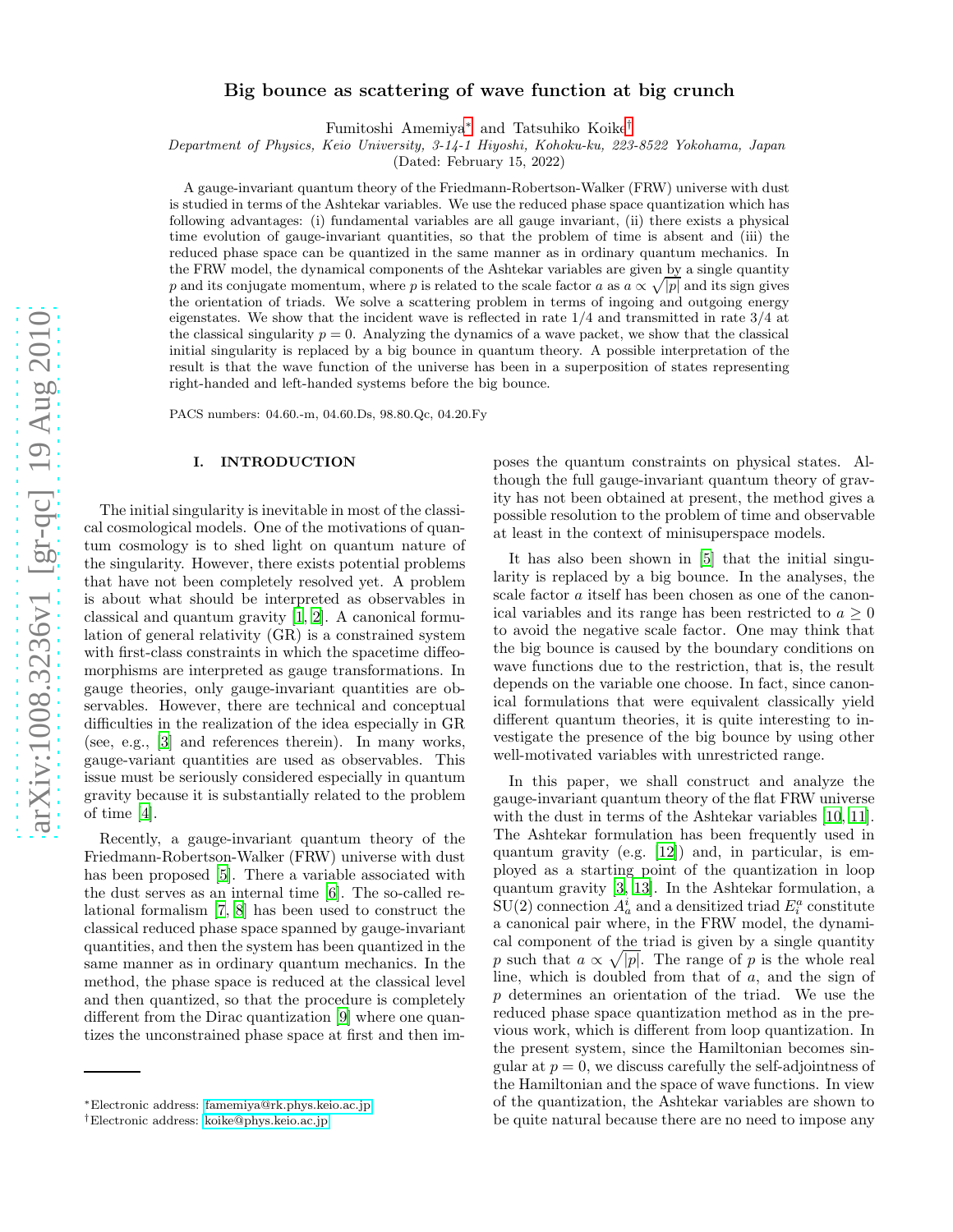boundary conditions on wave functions at the singularity.

We shall then analyze the obtained quantum theory to reveal the quantum nature of the initial singularity. First, we solve a scattering problem in terms of ingoing and outgoing energy eigenstates. The analysis shows that a part of the incident wave is reflected and the rest is transmitted at  $p = 0$ . Second, we consider the motion of a wave packet and evaluate the expectation value of the scale factor. It is shown that the expectation value has a non-zero minimum, that is, the initial singularity is replaced by a big bounce in quantum theory. The remarkable point is that the big bounce mixes the states representing right-handed and left-handed systems. One of the obtained scenarios is that if the present universe is in the right-handed state, the past universe before the big bounce was in a superposition of states representing right-handed and left-handed systems.

The organization of the present paper is as follows. In Sec. [II,](#page-1-0) we introduce the classical reduced phase space of the FRW universe with dust. In Sec. [III,](#page-3-0) we quantize the reduced system and obtain the Schrödinger equation. In Sec. [IV,](#page-3-1) we analyze the obtained quantum theory to see the dynamics of the universe. In Sec. [V,](#page-6-0) we conclude the paper, and Sec. [VI](#page-6-1) is devoted to discussion.

In this paper we adopt the unit in which  $c = 1$ .

### <span id="page-1-0"></span>II. CLASSICAL SYSTEM

In this section, we shall construct the reduced phase space of the classical FRW cosmology.

First, we present the classical system of the FRW universe with dust in terms of the Ashtekar variables. Second, we briefly review the relational formalism, emphasizing that the relational formalism for a deparametrized system enables one to explicitly construct gauge-invariant quantities and a physical Hamiltonian which generates the time evolution thereof. Third, we construct the reduced phase space of the FRW universe with dust by using the relational formalism.

#### A. Classical phase space

In the Ashtekar formulation, the variables  $(A_a^i, E_i^a)$ form a canonically conjugate pair where  $A_a^i$  is a  $SU(2)$ connection and  $E_i^a$  is an orthonormal triad with density weight 1. We here consider the flat FRW universe which is described by the metric

$$
ds^{2} = -dt^{2} + a^{2}(t)(dx^{2} + dy^{2} + dz^{2}).
$$
 (1)

In the flat FRW model, the Ashtekar variables can be written in terms of only one independent components  $\tilde{c}$ and  $\tilde{p}$ ,

$$
A_a^i = \tilde{c}(t)\omega_a^i, \quad E_i^a = \tilde{p}(t)X_i^a,
$$
\n<sup>(2)</sup>

where  $\omega^i$  are bases of left invariant one-forms and  $X_i$ are invariant vector fields dual to the one-forms. These variables have relations to the scale factor a such that

$$
|\tilde{p}| = a^2, \quad \tilde{c} = \text{sgn}(p)\frac{\gamma}{N}\dot{a},\tag{3}
$$

where  $\gamma$  is the so-called Barbero-Immirzi parameter [\[11](#page-8-0), [14](#page-8-3)], N is the lapse function and the dot denotes the derivative with respect to  $t$ . Note that, while the scale factor is restricted to be nonnegative,  $\tilde{p}$  ranges over the entire real line, carrying an orientation of triads determined by the sign of  $\tilde{p}$ .

Since the three-space integral, defined as  $V := \int dx^3$ , diverges in the flat FRW model with  $\mathbb{R}^3$  topology, one must somehow get rid of this divergence. There are at least two ways to treat this issue. The first is to consider a compact universe. The second is to introduce a finite cell and restrict the range of the integral to this cell. The physical interpretation of the resulting theory becomes clearer in the first case because one can interpret  $|p|^{(1/2)}$  defined below as the length of the shortest nontrivial loops of the universe. Thus, we take the first option and in particular we only consider the case of threedimensional torus, where we take a cube of coordinate range  $0 \le x, y, z \le V^{\frac{1}{3}}$ , and identify the opposite faces.

If we define new variables as  $p := V^{\frac{2}{3}} \tilde{p}$  and  $c := V^{\frac{1}{3}} \tilde{c}$ , the gravitational action is written as

$$
S_{\text{grav}} = \int dt \left[ \frac{3}{\kappa \gamma} p \dot{c} + NH_{\text{grav}} \right],\tag{4}
$$

where  $\kappa = 8\pi G$  and the Hamiltonian constraint  $H_{\text{grav}}$ takes the form

$$
H_{\text{grav}} = -\frac{3}{\kappa \gamma^2} c^2 \sqrt{|p|}. \tag{5}
$$

In terms of the new variables, the Poisson brackets are independent of  $V$ :

$$
\{c, p\} = \frac{\kappa \gamma}{3}.
$$
 (6)

Turning to matter couplings, we consider the dust in-troduced by Brown and Kuchař [\[6\]](#page-7-4). The dust is dynamically coupled to gravity and the action of the dust in the FRW spacetime takes the form

$$
S_{\rm dust} = \int dt \left[ P_T \dot{T} - NH_{\rm dust} \right]. \tag{7}
$$

Here,  $T$  is the proper time measured along the particle flow lines when the equations of motion hold,  $P_T$  is its conjugate momentum and

$$
H_{\text{dust}} = P_T. \tag{8}
$$

In particular, it can be shown by solving the equations of motion that T coincides with the cosmological proper time in isotropic and homogeneous models. It serves as a natural time variable in the construction of the reduced phase space.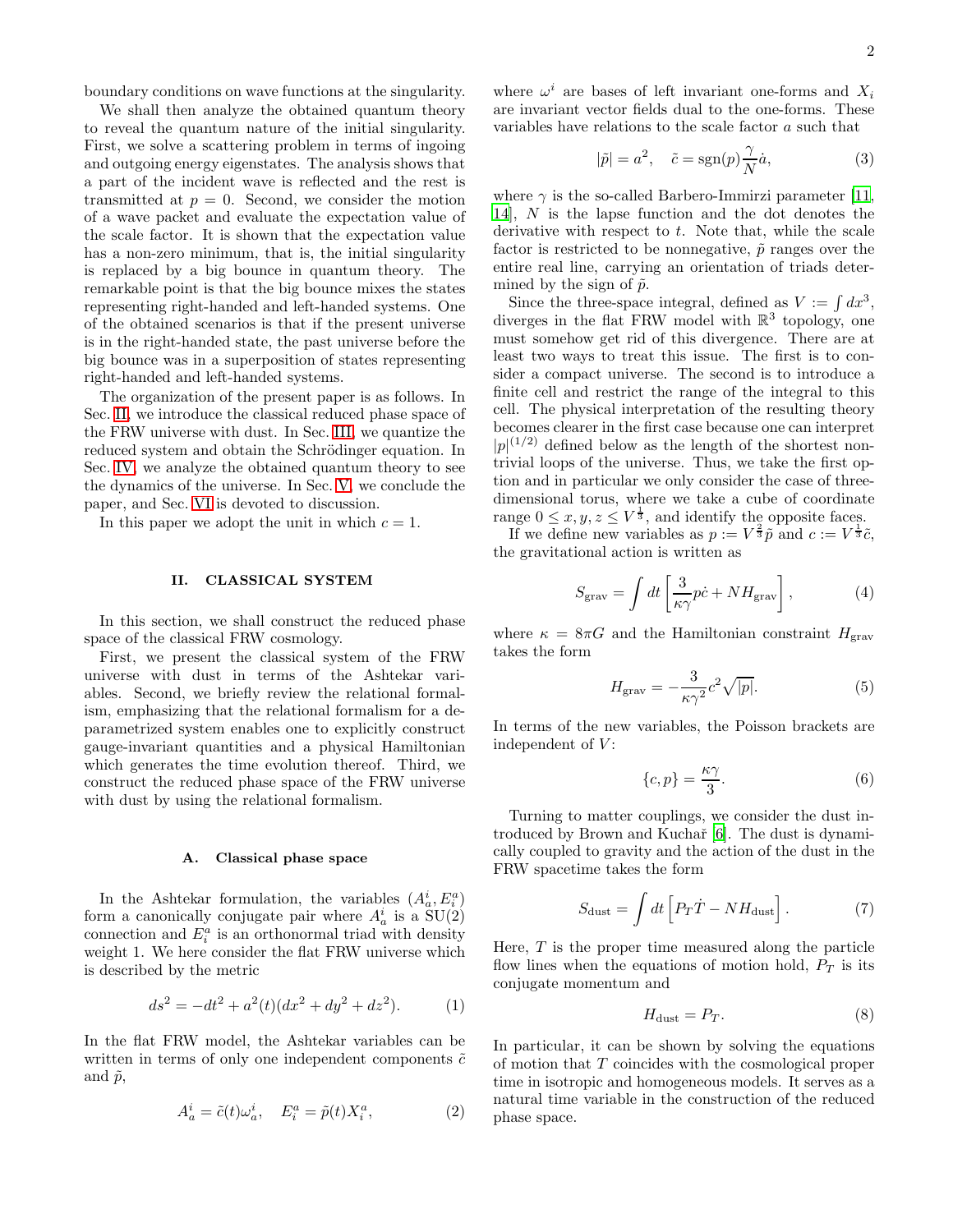Combining these results, we now have the total action for gravity plus the dust,

$$
S_{\text{tot}} = \int dt \left[ \frac{3}{\kappa \gamma} p \dot{c} + P_T \dot{T} - N H_{\text{tot}} \right],\tag{9}
$$

where

$$
H_{\text{tot}} = H_{\text{grav}} + H_{\text{dust}} = -\frac{3}{\kappa \gamma^2} c^2 \sqrt{|p|} + P_T = 0. \quad (10)
$$

The form of the constraint [\(10\)](#page-2-0) is called deparametrized form, which has a special feature as will be seen in the discussion below.

### B. Relational formalism

We here give a brief review of the relational formalism, which is a method to construct gauge-invariant quantities in constrained systems (see [\[7,](#page-7-5) 8] for details). From now on, we assume that the system has only one constraint for simplicity.

The key observation of the relational formalism to define gauge-invariant quantities is as follows. Take two gauge-variant functions  $F$  and  $T$  on the phase space, and choose one of the functions  $T$  as a clock. Then, the value of F at  $T = \tau$  is gauge-invariant even if F and T themselves are gauge variant. That is, a selected function T serves as a clock and the relation between T and other variables is interpreted as time evolution.

Let us now move to the mathematical definition of the gauge-invariant quantities in the relational formalism. Suppose a phase space has a 2n-dimension  $(n \geq 2)$ , and there are canonical coordinates  $(q^a, p_a, a = 1, \dots, n)$ such that  $\{q^a, p_b\} = \delta^a_b$ . We will denote a first-class constraint by H and a phase space point by  $y = (q^a, p_a)$ . Under the gauge transformation generated by  $H$ , a point y is mapped to  $y \mapsto \alpha_H^t(y)$ , where t is a gauge parameter. That is,  $\alpha_H^t(y)$  is a gauge flow generated by H starting from y.

Then we can define the gauge-invariant quantity  $O_F^\tau(y)$ as

$$
O_F^{\tau}(y) := F(\alpha_H^t(y))|_{T(\alpha_H^t(y)) = \tau}.
$$
\n(11)

Here,  $F(\alpha_H^t(y))$  can be written as a series  $F(\alpha_H^t(y)) =$  $\sum_{n=0}^{\infty} \frac{t^n}{n!}$  $\frac{t^n}{n!} \{H, F\}_{(n)}(y)$ , where  $\{H, F\}_{(0)} := F$  and  ${H, F}_{(n+1)} := {H, {H, F}_{(n)}}$ . The definition [\(11\)](#page-2-1) gives a manifestly gauge-invariant quantity because  $O_F^{\tau}(y)$  is constant on each gauge orbit. Indeed, as illus-trated in Fig[.1,](#page-2-2) if  $y$  and  $y'$  are on the same gauge orbit, there is  $t'$  such that  $\alpha_C^t(y) = \alpha_C^{t'}(y')$  and

$$
O_F^{\tau}(y) = F\left(\alpha_C^t(y)\right)|_{T\left(\alpha_C^t(y)\right) = \tau}
$$

$$
= F\left(\alpha_C^{t'}(y')\right)|_{T\left(\alpha_C^{t'}(y')\right) = \tau} = O_F^{\tau}(y'). \tag{12}
$$



<span id="page-2-2"></span><span id="page-2-0"></span>FIG. 1: The action of the map  $\alpha_H^t$  on phase space points and the gauge-invariance of  $O_F^{\tau}(y)$ .

A constraint equation  $H = 0$  is said to be of deparametrized form if it is written as

$$
H(q^a, T, p_a, P_T) = P + h(q^a, p_a) = 0 \tag{13}
$$

with some phase space coordinates  $\{q^a, T; p_a, P_T\}.$ In the deparametrized theories, the reduced phase space is spanned by the gauge-invariant quantities  $(O_{q^a}^{\tau}(y), O_{p_a}^{\tau}(y))$  associated with  $q^a$  and  $p_a$  with the simple symplectic structure

$$
\left\{O_{q^a}^{\tau}(y), O_{p_b}^{\tau}(y)\right\} = \delta_b^a. \tag{14}
$$

The physical Hamiltonian  $H$  is obtained by replacing  $q^a$ and  $p_a$  in  $h(q^a, p_a)$  with  $O_{q^a}^{\tau}(y)$  and  $O_{p_a}^{\tau}(y)$ ,

$$
H\left(O_{q^a}^{\tau}(y), O_{p_a}^{\tau}(y)\right) := h\left(O_{q^a}^{\tau}(y), O_{p_a}^{\tau}(y)\right). \tag{15}
$$

The Hamiltonian generates the time evolution of the gauge-invariant quantity associated with a function F which depends only on  $q^a$  and  $p_a$ :

$$
\frac{\partial O_F^{\tau}(y)}{\partial \tau} = \{H, O_F^{\tau}(y)\}.
$$
 (16)

<span id="page-2-1"></span>As we have seen, the relational formalism enables one to construct gauge-invariant quantities and extract their time evolution in the deparametrized case. Therefore, the method provides us a possible resolution to the problem of time and observable.

# C. Reduced phase space of Friedmann-Robertson-Walker universe with dust

Let us now construct the reduced phase space of the FRW universe with dust. As mentioned above, if the constraint is written in the deparametrized form, one can construct the reduced phase space coordinatized by gauge-invariant quantities and extract their time evolution by using the relational formalism.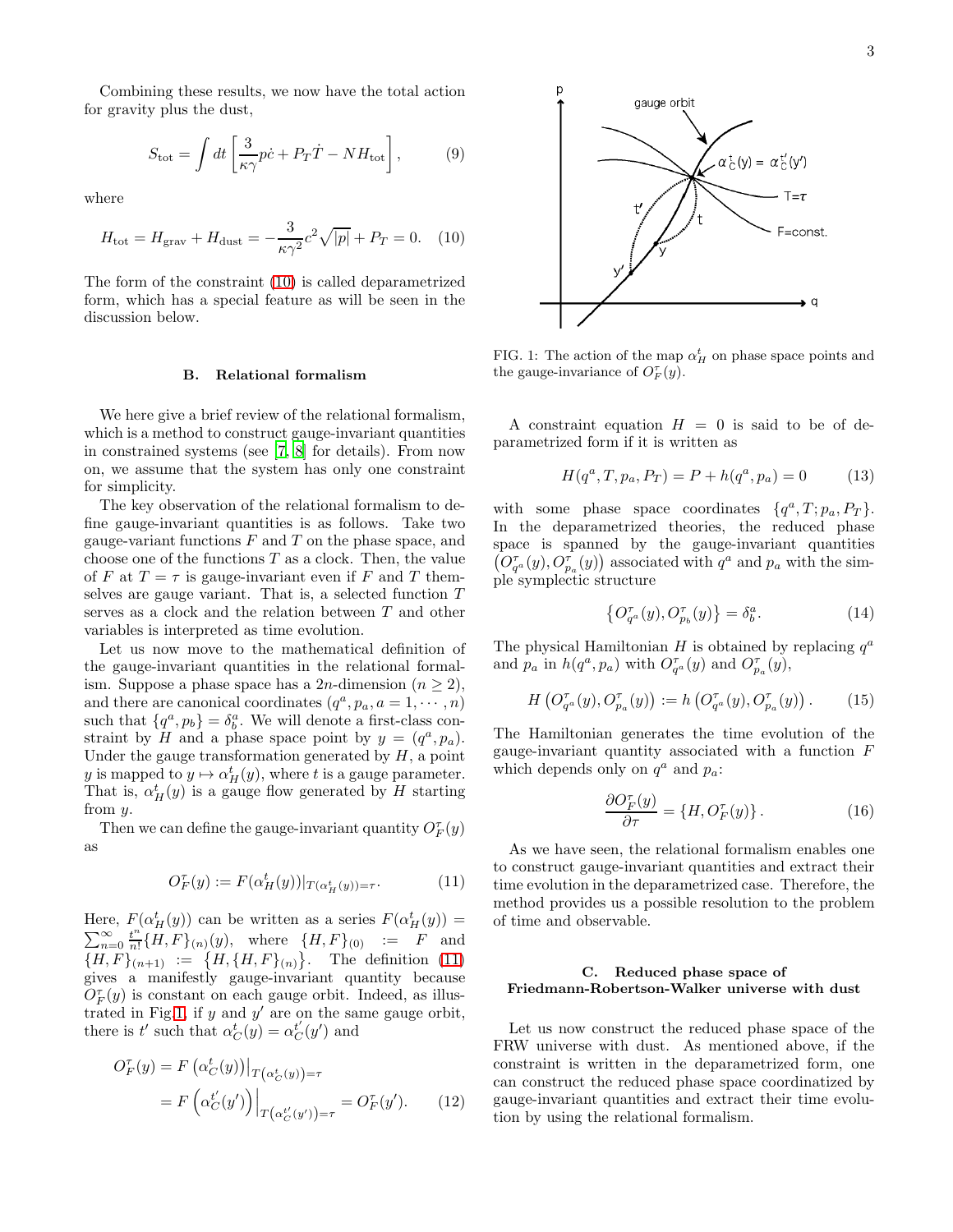In the present case, it is natural to choose the function T as the clock variable. Then, the reduced phase space is coordinatized by the gauge-invariant quantities  $C(\tau) :=$  $O_c^{\tau}(y)$  and  $P(\tau) := O_p^{\tau}(y)$  associated with c and p with very simple symplectic structure

$$
\{C(\tau), P(\tau)\} = \frac{\kappa \gamma}{3}.
$$
\n(17)

Moreover, we can obtain the physical Hamiltonian  $H_{\text{phys}}$ by replacing c and p in  $H_{\text{grav}}(c, p)$  with C and P,

$$
H_{\rm phys} = -\frac{3}{\kappa \gamma^2} C(\tau)^2 \sqrt{|P(\tau)|}.\tag{18}
$$

The Hamiltonian [\(18\)](#page-3-2) generates time evolution of a gauge invariant quantity  $F$  as

$$
\frac{dF}{d\tau} = \{H_{\text{phys}}, F\};\ F = F(C(\tau), P(\tau)).\tag{19}
$$

So far, we have constructed the reduced phase space of the FRW universe with dust. We will consider the quantization of the system in the next section.

# <span id="page-3-0"></span>III. QUANTIZATION

In this section, we shall quantize the system on the reduced phase space obtained in the previous section.

The quantization procedure is straightforward as in the ordinary quantum mechanics because we need not to deal with the constraint. Now the physical variables are operators and the Poisson bracket  $\{\bullet,\bullet\}$  is replaced with the commutation relation  $(1/i\hbar)[\bullet,\bullet]$ . Thus [\(17\)](#page-3-3) becomes the canonical commutation relation

$$
[\hat{C}, \hat{P}] = \frac{i\kappa\gamma\hbar}{3}.
$$
 (20)

The evolution of the state  $\Psi$  of the universe is described by the Schrödinger equation

$$
i\hbar \frac{\partial \Psi}{\partial \tau} = \hat{H}_{\text{phys}} \Psi,\tag{21}
$$

where  $\hat{H}_{\text{phys}} := H_{\text{phys}}(\hat{C}, \hat{P}).$ 

Although the prescription above formally gives a quantum theory of the universe, the theory is not well defined or uniquely determined until we specify the operator ordering, the Hilbert space and the the domain of the operator  $\hat{H}_{\text{phys}}$  which makes  $\hat{H}_{\text{phys}}$  self-adjoint. Selfadjointness, beyond Hermiticity, of  $\hat{H}_{\text{phys}}$  is substantial in quantum mechanics because it is necessary for unique development of the quantum state and the conservation of probability.

Let us choose the ordinary Schrödinger representation in which the operators  $\hat{P}$  and  $\hat{C}$ , respectively, act on a wave function  $\Psi(P)$  in the following way:

$$
\hat{P}\Psi(P) = P\Psi(P), \quad \hat{C}\Psi(P) = \frac{i\hbar\kappa\gamma}{3} \frac{\partial\Psi(P)}{\partial P}.
$$
 (22)

As a concrete example, we choose the following operator ordering for the Hamiltonian,

<span id="page-3-5"></span>
$$
\hat{H}_{\text{phys}} = -\frac{3}{\kappa \gamma^2} \sqrt{|\hat{P}|} \hat{C}^2.
$$
 (23)

<span id="page-3-3"></span>Then the Schrödinger equation  $(21)$  takes the simplest form,

<span id="page-3-6"></span>
$$
i\hbar \frac{\partial \Psi}{\partial \tau} = \frac{\kappa \hbar^2}{3} \sqrt{|P|} \frac{\partial^2 \Psi}{\partial P^2}.
$$
 (24)

<span id="page-3-2"></span>Since the present Hamiltonian is different from the ordinary kinematical term, we choose the Hilbert space as  $\mathcal{H} = L^2(\mathbb{R}, |P|^{-\frac{1}{2}}dP)$  the set of square integrable functions of P with respect to the measure  $|P|^{-\frac{1}{2}}dP$  in order to make the Hamiltonian [\(23\)](#page-3-5) Hermitian up to surface term. We shall rewrite the Schrödinger equation [\(24\)](#page-3-6) in dimensionless variables  $x := P/(\frac{3}{8\pi})^{\frac{2}{3}} l_{\text{Pl}}^2$  and  $\tilde{\tau} := \tau/t_{\text{Pl}},$ 

<span id="page-3-7"></span>
$$
i\frac{\partial\Psi(x,\tilde{\tau})}{\partial\tilde{\tau}} = \sqrt{|x|}\frac{\partial^2\Psi(x,\tilde{\tau})}{\partial x^2},\tag{25}
$$

where  $l_{\text{Pl}}$  and  $t_{\text{Pl}}$  are the Planck length and the Planck time, respectively.

Though the Hamiltonian  $\hat{H}_{\text{phys}}$  is somewhat singular at the origin  $x = 0$ , it is indeed self-adjoint in  $\mathcal{H}$ , which we shall show in Appendix [A.](#page-7-7) Note that we do not need any special boundary conditions for the wave function Ψ at  $x=0$ .

### <span id="page-3-1"></span>IV. DYNAMICS OF THE UNIVERSE

<span id="page-3-4"></span>In this section, we shall investigate the obtained onedimensional quantum system to analyze the quantum nature of the initial singularity. First, we solve a scattering problem in terms of ingoing and outgoing energy eigenstates. Second, we analyze the motion of a wave packet and evaluate the expectation value of the scale factor. Third, we construct a special analytic wave function and investigate its time evolution.

#### A. Reflection and transmission rates

We here calculate the reflection and transmission rates at the origin  $x = 0$ . From the Schrödinger equation [\(25\)](#page-3-7), the energy eigenvalue equation reads

<span id="page-3-8"></span>
$$
\hat{H}_{\text{phys}}\psi(x) = \sqrt{|x|}\frac{d^2\psi(x)}{dx^2} = E\psi(x). \tag{26}
$$

We here note that  $\sqrt{|x|}d^2/dx^2$  is a negative definite selfadjoint operator on  $L^2(\mathbb{R}, |x|^{-\frac{1}{2}}dx)$ . The negative definiteness,  $\langle \psi | \hat{H}_{\text{phys}} | \psi \rangle \leq 0$  for all  $\psi$ , can be easily shown by integration by parts, and it is consistent with the fact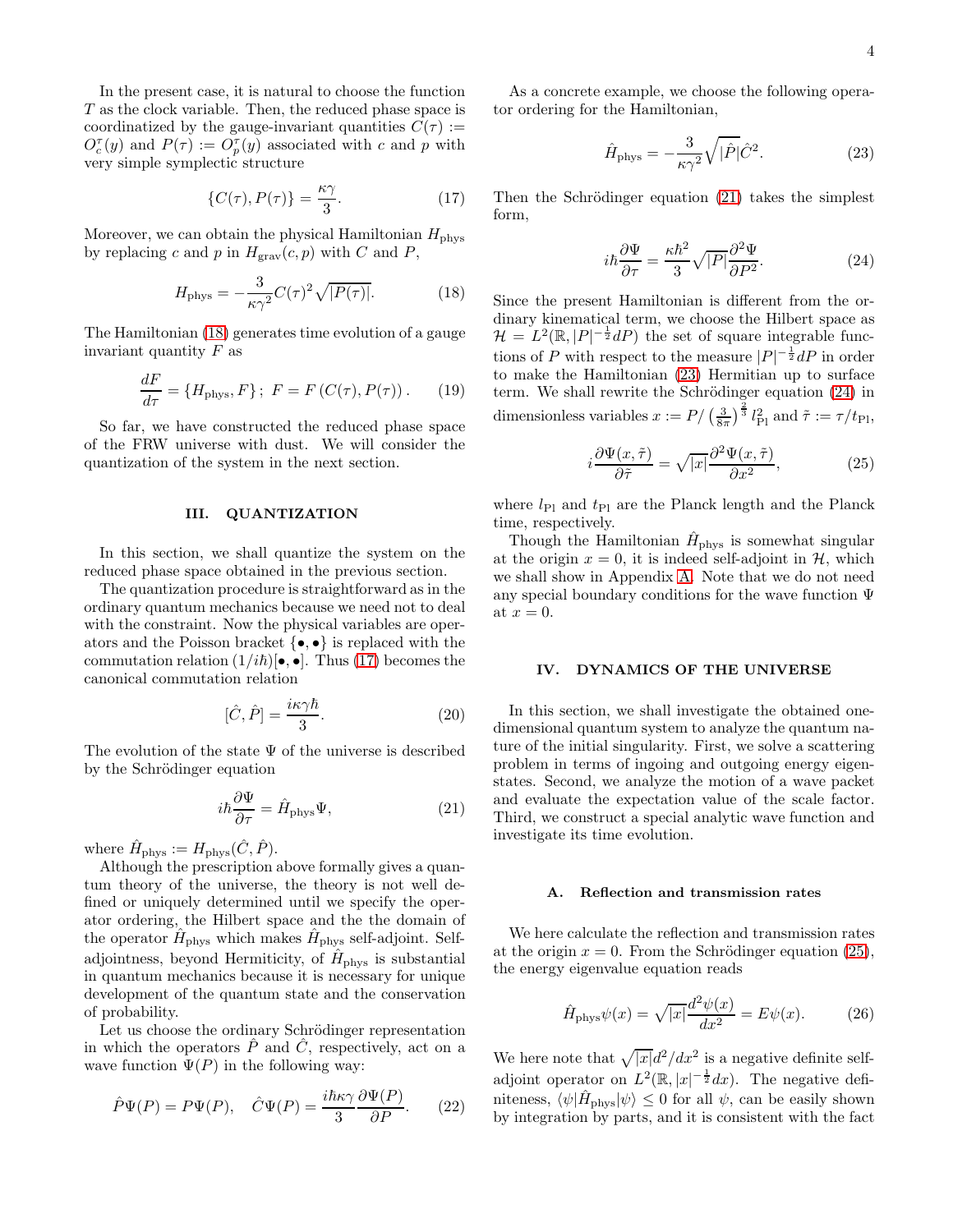that the gravitational energy never takes positive values in classical theory. Then, we can rewrite the energy eigenvalue equation [\(26\)](#page-3-8) as

$$
\sqrt{|x|} \frac{d^2 \psi(x)}{dx^2} = -|E|\psi(x). \tag{27}
$$

To obtain the eigenfunctions, we make use of the fact that the equation [\(27\)](#page-4-0) can be transformed into Bessel's differential equation. Let us first find the solution of Eq. [\(27\)](#page-4-0) for  $x > 0$ . In terms of  $\phi = \psi/\sqrt{x}$  and  $z = \frac{4}{3}\sqrt{|E|}x^{\frac{3}{4}},$  Eq. [\(27\)](#page-4-0) yields

$$
z^{2}\frac{d^{2}\phi}{dz^{2}} + z\frac{d\phi}{dz} + (z^{2} - \frac{4}{9})\phi = 0.
$$
 (28)

The solution is written as

$$
\phi(z) = A_1 J_{2/3}(z) + A_2 J_{-2/3}(z) \tag{29}
$$

$$
=B_1H_{2/3}^{(1)}(z) + B_2H_{2/3}^{(2)}(z), \tag{30}
$$

where  $A_1$ ,  $A_2$ ,  $B_1$  and  $B_2$  are arbitrary constants,  $J_{\pm 2/3}$ are the Bessel functions and  $H_{2/3}^{(1,2)}$  $\frac{2}{3}^{(1,2)}$  are the Hankel functions. Thus, the eigenfunctions for  $x > 0$  take the form

$$
\psi(x) = \sqrt{x} \left[ A_1 J_{2/3} \left( \frac{4}{3} \sqrt{|E|} x^{\frac{3}{4}} \right) + A_2 J_{-2/3} \left( \frac{4}{3} \sqrt{|E|} x^{\frac{3}{4}} \right) \right]
$$
\n
$$
= \sqrt{x} \left[ B_1 H_{2/3}^{(1)} \left( \frac{4}{3} \sqrt{|E|} x^{\frac{3}{4}} \right) + B_2 H_{2/3}^{(2)} \left( \frac{4}{3} \sqrt{|E|} x^{\frac{3}{4}} \right) \right].
$$
\n(32)

For later use, we here explicitly give the definition of the special functions;  $J_{\nu}(z) := \sum_{n=0}^{\infty} \frac{(-1)^n}{n! \Gamma(n+\nu+1)} \left(\frac{z}{2}\right)^{2n+\nu}$ and  $H_{\nu}^{(1,2)}(z) := J_{\nu}(z) \pm iN_{\nu}(z)$  where the Neumann function  $N_{\nu}(z)$  is defined as  $N_{\nu}(z) := \frac{J_{\nu}(z) \cos(\nu \pi) - J_{-\nu}(z)}{\sin(\nu \pi)}$ . To obtain the energy eigenfunctions in the whole  $x$ , we connect the functions for  $x > 0$  and  $x < 0$  at the origin with the conditions  $\psi(-0) = \psi(+0)$  and  $d\psi/dx(-0) =$  $d\psi/dx(+0)$ . We have

$$
\psi(x) = \sqrt{|x|} \left[ A_1 \text{sgn}(x) J_{2/3} \left( \frac{4}{3} \sqrt{|E|} |x|^{\frac{3}{4}} \right) + A_2 J_{-2/3} \left( \frac{4}{3} \sqrt{|E|} |x|^{\frac{3}{4}} \right) \right],\tag{33}
$$

where the first term is an odd function and the second is an even function. Here we should note that these energy eigenvalue functions do not lie in the Hilbert space  $L^2(\mathbb{R}, |x|^{-\frac{1}{2}}dx)$ . This situation is similar to the system of a free particle in quantum mechanics and one can expand a physical state in terms of the energy eigenstates.

Let us now move to the calculation of the reflection and transmission rates. We recall here that the Hankel functions have the asymptotic forms  $H_{\nu}^{(1,2)}$ kel functions have the asymptotic forms  $H_{\nu}^{(1,2)}(z) \sim \sqrt{\frac{2}{\pi z}} e^{\pm i[z-(\nu+\frac{1}{2})\frac{\pi}{2}]}$  for large z. Thus they are the analogues of the exponential functions  $e^{\pm ix}$ ,  $z = kx$ , in the

<span id="page-4-0"></span>

<span id="page-4-1"></span>FIG. 2: The conception of the incident, reflected and transmitted waves.

free particle case. We consider the following stationary state  $\psi(x)$ ; (i) the incident wave propagates in the positive x direction and its amplitude is set to one, and (ii) there are no waves that propagate in the negative  $x$  direction for  $x \to \infty$ , that is,

$$
\psi(x) = B_{\text{ref}} \sqrt{|x|} H_{2/3}^{(1)} \left( \frac{4}{3} \sqrt{|E|} |x|^{\frac{3}{4}} \right) \n+ \sqrt{|x|} H_{2/3}^{(2)} \left( \frac{4}{3} \sqrt{|E|} |x|^{\frac{3}{4}} \right) \text{ for } x < 0,
$$
\n(34)

$$
\psi(x) = B_{\text{trans}}\sqrt{|x|}H_{2/3}^{(1)}\left(\frac{4}{3}\sqrt{|E|}|x|^{\frac{3}{4}}\right) \text{ for } x > 0, \quad (35)
$$

where  $B_{\text{ref}}$  and  $B_{\text{trans}}$  are the amplitudes of the reflected and transmitted waves, respectively (See Fig. [2\)](#page-4-1). We can calculate the amplitudes by imposing the conditions  $\psi(-0) = \psi(+0)$  and  $d\psi/dx(-0) = d\psi/dx(+0)$ . These conditions yield

$$
B_{\text{ref}} = \frac{i}{i - \sqrt{3}}, \quad B_{\text{trans}} = \frac{\sqrt{3}}{i - \sqrt{3}}.
$$
 (36)

The difference between the phases of the reflected and the transmitted waves is  $-\pi/2$  because  $B_{trans}/B_{ref}$  $3e^{-i\frac{\pi}{2}}$ .

In the present system, the conservation law for probability density  $\frac{\partial}{\partial \tilde{\tau}} \rho(x,\tilde{\tau}) + \frac{\partial}{\partial x} j(x,\tilde{\tau}) = 0$  holds where the energy density  $\rho(x, \tilde{\tau})$  and its flow  $j(x, \tilde{\tau})$  are defined as

<span id="page-4-2"></span>
$$
\rho(x,\tilde{\tau}) := \frac{|\psi(x,\tilde{\tau})|^2}{\sqrt{|x|}},\tag{37}
$$
\n
$$
j(x,\tilde{\tau}) := i \left[ \psi^*(x,\tilde{\tau}) \frac{\partial \psi(x,\tilde{\tau})}{\partial x} - \frac{\partial \psi^*(x,\tilde{\tau})}{\partial x} \psi(x,\tilde{\tau}) \right].\tag{38}
$$

Then, one can define the reflection rate  $R$  and the transmission rate  $T$  as

$$
R = \left| \frac{j_R(x)}{j_I(x)} \right|, \quad T = \left| \frac{j_T(x)}{j_I(x)} \right|,
$$
 (39)

where  $j_I$ ,  $j_R$  and  $j_T$ , respectively, are the flow of the probability density for the incident wave, the reflected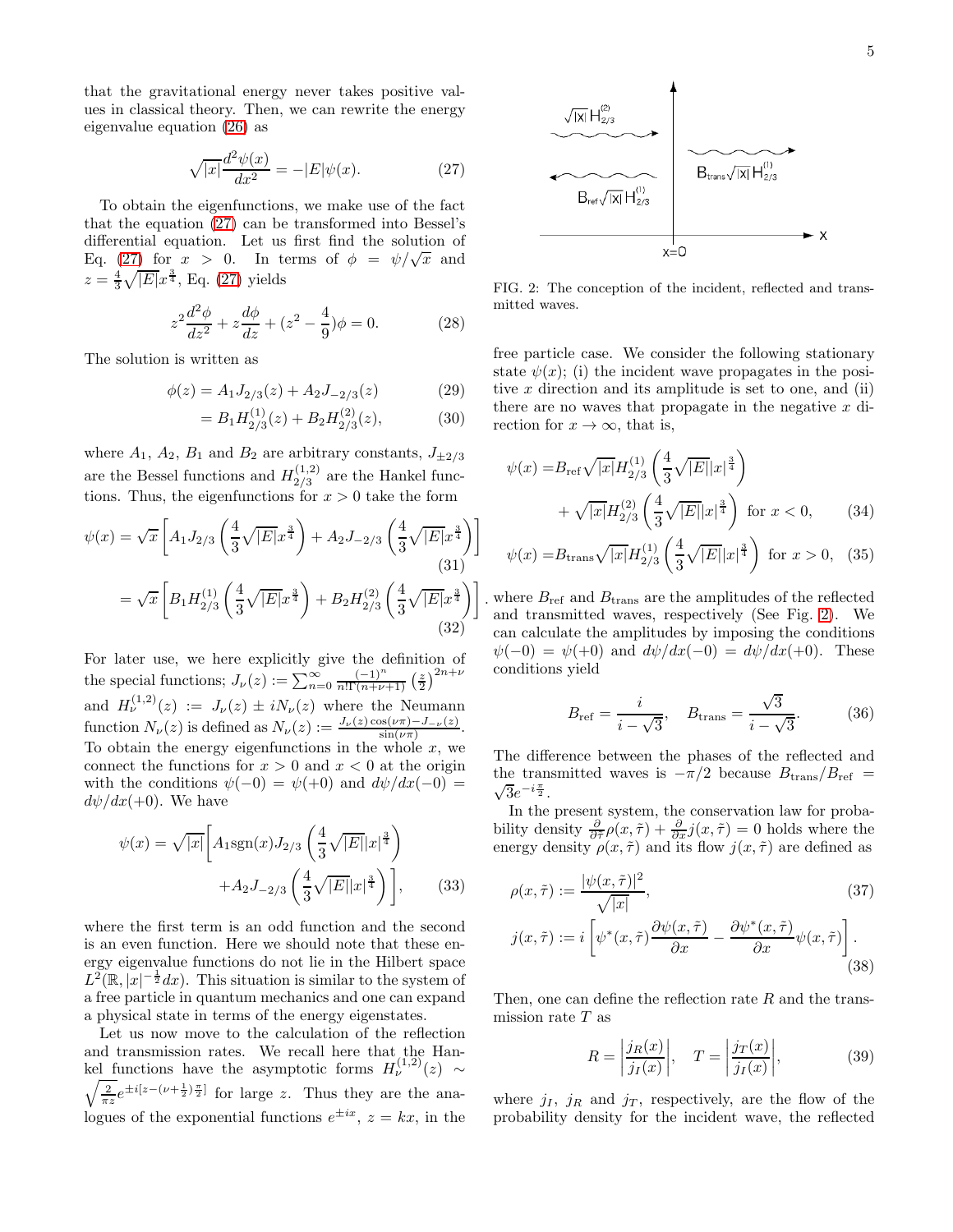wave and the transmitted wave. We can obtain the values of  $R$  and  $T$  at the origin as follows:

$$
R|_{x=0} = \left| \frac{j_R(0)}{j_I(0)} \right| = |B_{\text{ref}}|^2 = \frac{1}{4},\tag{40}
$$

$$
T|_{x=0} = \left| \frac{j_T(0)}{j_I(0)} \right| = |B_{\text{trans}}|^2 = \frac{3}{4}.
$$
 (41)

Note that  $R|_{x=0}$  and  $T|_{x=0}$  do not depend on the energy eigenvalue  $E$ . So far, it has been shown that the incident wave reflects in rate  $1/4$  and transmits in rate  $3/4$ . That is, although we do not impose any boundary conditions at the origin, neither a complete reflection nor a complete transmission can occur in the present model.

#### B. Time evolution of wave packet and scale factor

Let us now analyze the dynamics of a wave packet. The procedure is as follows. First, we prepare an initial wave packet  $\Psi(x,0)$  at some nonzero x. Then, we numerically evolve it backward in time by the Schrödinger equation [\(25\)](#page-3-7) and evaluate the expectation value of  $|x|$ as a function of the internal time  $\tilde{\tau}$ . Here we consider |x| because both the positive and negative  $x$  correspond to the universe of the same size with different orientation of triads.

The numerical methods used here are the forth-order Runge-Kutta method in the time integration and the midpoint difference method for the spatial differentiation. However, we need a special care for several points near the origin because of the singular nature of the Hamiltonian. The midpoint difference method does not give a good approximation at the origin, because there the right hand side of Eq. [\(25\)](#page-3-7) incorrectly becomes zero all the time. Thus, we use the least square method to fit the wave function near the origin. We consider the eigenfunction expansion of the wave function and take the first five terms in the series as the fitting function  $f(x)$ :

$$
f(x) = c_1 + c_2 x + c_3 |x|^{\frac{3}{2}} + c_4 s g(x) |x|^{\frac{5}{2}} + c_5 |x|^3. \quad (42)
$$

Then the right hand side of Eq. [\(25\)](#page-3-7) can be evaluated as

$$
\sqrt{|x|} \frac{d^2 f}{dx^2} = \frac{3}{4} c_3 + \frac{15}{4} c_4 x + 6 c_5 |x|^{\frac{3}{2}}.
$$
 (43)

For simplicity, we here choose the initial wave function as a Gaussian wave packet

$$
\Psi(x,0) = C_0 \exp\left(-\frac{(x-x_0)^2}{2\sigma^2} - ik_0 x\right),\tag{44}
$$

where  $C_0$  is the normalization constant. Although the other choices are possible, one can obtain qualitatively same results irrespective of the choice. In the numerical calculation below, we set the initial values as  $x_0 = 5$ ,  $k_0 = 20$  and  $\sigma = 0.5$ . Fig. [3](#page-5-0) shows the absolute value of the wave function as a function of P and  $\tau$ , and the



<span id="page-5-0"></span>FIG. 3: The absolute value of the wave function is plotted as a function of  $\tau$  and  $P$ .



<span id="page-5-1"></span>FIG. 4: The expectation values of  $P$  is plotted as a functions of the time  $\tau$ .

expectation value of  $|P|$  is plotted as a function of the time  $\tau$  in Fig [4.](#page-5-1)

We can see from Fig. [3](#page-5-0) that, as is expected from the previous discussion, a part of the wave packet is reflected and the rest part is transmitted at the origin. We here remind that the sign of x determines an orientation of triads, which correspond to a right-handed and left-handed systems respectively. Thus, the result indicates that if the present state of the universe is in a right-handed system, the past state is in superposition of the states of a right-handed and left-handed systems.

<span id="page-5-2"></span>This calculation allows another interpretation because  $\Psi^*(x, -\tilde{\tau})$  is the time-reversal solution of the Schrödinger equation. If we take complex conjugate of the initial state [\(44\)](#page-5-2) and set  $\tilde{\tau} = -\tilde{\tau}'$ , we can consider the initial wave packet as a state in the past and the above calculation as forward evolution in time. That is, if a past state of the universe has been in a right-handed system, the present state is in superposition of the states of a right-handed and left-handed systems.

As for the expectation value of  $|P|$ , Fig. [4](#page-5-1) indicates that the expectation value never goes to zero and bounces at a nonzero minimum. That is, the initial singularity is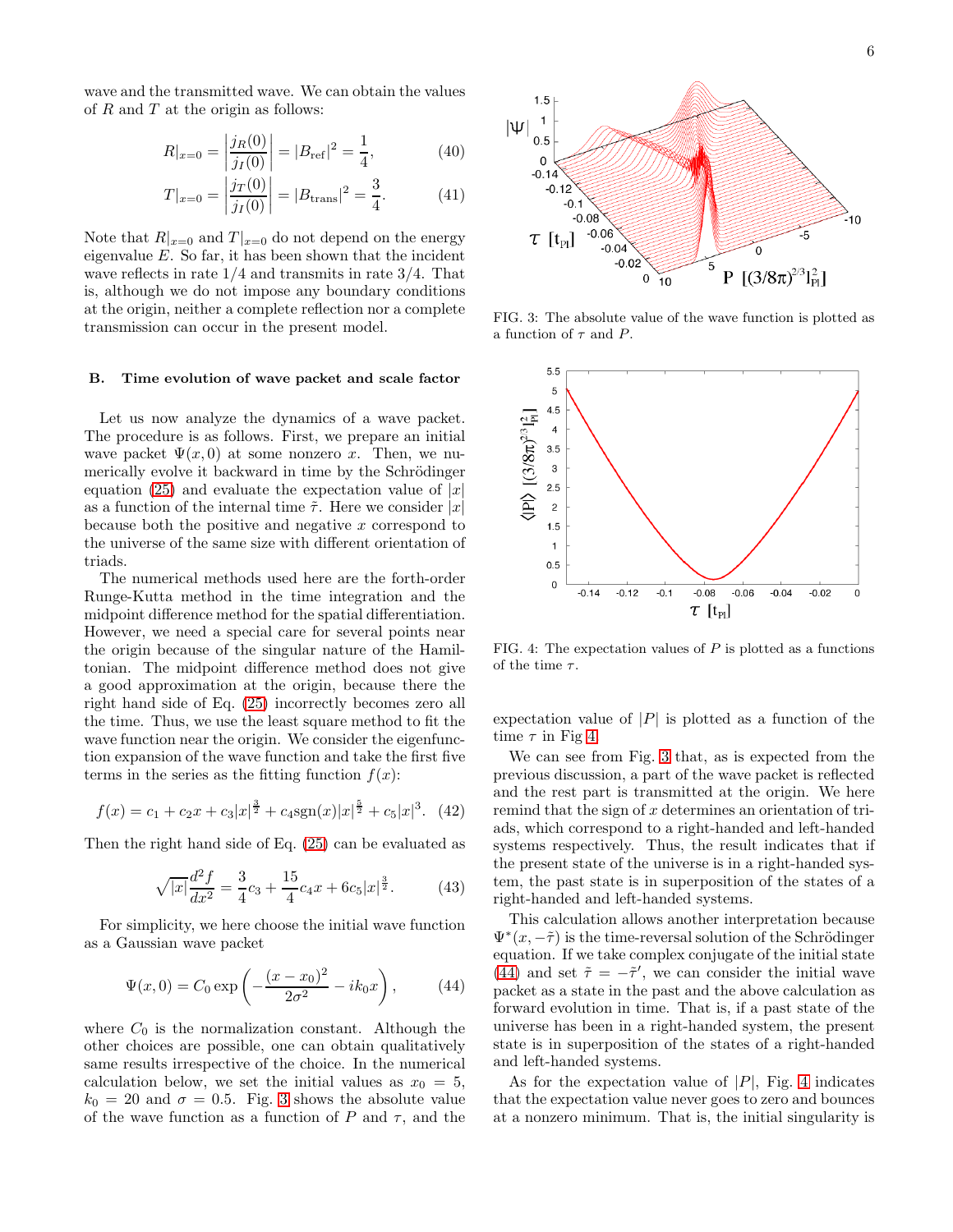replaced by a big bounce in the present model. The result is consistent with the previous work [\[5](#page-7-3)], where one does not need any boundary conditions at the origin. The difference is that the wave function in this model is a superposition of the states representing the right-handed and left-handed systems.

#### C. Special analytic wave function

Let us construct a special analytic wave function. We superpose the odd functions in the energy eigenstate [\(33\)](#page-4-2):

$$
\psi_E^{\text{odd}}(x) = \text{sgn}(x)\sqrt{|x|}J_{2/3}\left(\frac{4}{3}\sqrt{|E|}|x|\right). \tag{45}
$$

The superposition of the states is written in the form

$$
\Psi(x,\tilde{\tau}) = \int_{-\infty}^{0} C(E)e^{-iE\tilde{\tau}}\psi_E^{\text{odd}}dE
$$

$$
= \frac{9}{8}\text{sgn}(x)\sqrt{|x|}\int_{0}^{\infty} C(\epsilon)e^{i\frac{16}{9}\epsilon^2\tilde{\tau}}\epsilon J_{2/3}\left(|x|^{\frac{3}{4}}\epsilon\right)d\epsilon, \quad (46)
$$

where  $\epsilon := \frac{4}{3}\sqrt{|E|}$  and C is a superposition coefficient. We choose the function  $C(\epsilon)$  to be  $C(\epsilon) = \frac{8}{9} \epsilon^{2/3} e^{-\alpha \epsilon^2}$ where  $\alpha$  is an arbitrary positive constant. Then we can use the formula  $\int_0^\infty e^{-ax^2} x^{\nu+1} J_\nu(bx) dx = \frac{b^\nu}{(2a)^\nu}$  $\frac{b^{\nu}}{(2a)^{\nu+1}}e^{-\frac{b^2}{4a}}$ where  $\text{Re}(a) > 0$  and  $\text{Re}(\nu) > -1$  (e.g., [\[15\]](#page-8-4)). The integration yields the wave function

$$
\Psi(x,\tilde{\tau}) = \frac{x}{(2\beta(\tilde{\tau}))^{\frac{5}{3}}} \exp\left(-\frac{|x|^{\frac{3}{2}}}{4\beta(\tilde{\tau})}\right),\qquad(47)
$$

where  $\beta(\tilde{\tau}) := \alpha - i \frac{16\pi}{9} \tilde{\tau}$ . The wave function [\(47\)](#page-6-2) has double peaks, which represents a equal-weight superposition of the right-handed and left-handed states.

The expectation value of  $|x|$  also can be calculated as

$$
\langle |x| \rangle = \frac{\langle \Psi ||x||\Psi \rangle}{\langle \Psi |\Psi \rangle} = \frac{\Gamma\left(\frac{7}{3}\right)}{\Gamma\left(\frac{5}{3}\right)} \left(\frac{2}{\alpha}\right)^{\frac{2}{3}} \left[\alpha^2 + \left(\frac{16}{9}\tilde{\tau}\right)^2\right]^{\frac{2}{3}}.
$$
\n(48)

The solution again shows that the initial singularity is avoided. For large  $\tilde{\tau}$ , the scale factor a is evaluated as

$$
a \propto \sqrt{\langle |x| \rangle} \propto \tilde{\tau}^{\frac{2}{3}}.
$$
 (49)

Thus, they are in good agreement with the classical trajectories when the universe is sufficiently large.

#### <span id="page-6-0"></span>V. CONCLUSIONS

A gauge-invariant quantum theory of the flat FRW universe with dust has been studied in terms of the Ashtekar variables. In the FRW model, the dynamical component of the Ashtekar variables are given by a single quantity p and its conjugate momentum  $c$ , where  $p$  is related to the scale factor a as  $a \propto \sqrt{|p|}$ , and the sign of p determines an orientation of the triad. We have first constructed the classical reduced phase space of the system by using the relational formalism and then have quantized the reduced system. The advantages of the quantization method are as follows: (i) fundamental variables  $P$  and  $C$  are gaugeinvariant quantities associated with the Ashtekar variables p and c, (ii) a natural time evolution of the gaugeinvariant quantities exists, so that the problem of time and observable is resolved at least in the deparametrized theory and (iii) the reduced phase space can be quantized in the same manner as in ordinary quantum mechanics because there are no constraints in the reduced phase space. In the quantization, we have rigorously discussed and have shown the self-adjointness of the Hamiltonian  $\hat{H}_{\text{phys}} = -\frac{3}{\kappa \gamma^2} \sqrt{|\hat{P}|} \hat{C}^2$  which is singular at  $P = 0$ . There we need not to impose any boundary conditions on wave functions at the singularity because the range of P is not restricted to be finite as opposed to the scale factor.

<span id="page-6-2"></span>In the obtained quantum theory, we have analyzed the quantum nature of the initial singularity. We have first considered a scattering problem by using the Hankel functions. We have shown that the incident wave is reflected in rate 1/4 and transmitted in rate 3/4 at the origin  $P = 0$  which was the initial singularity in classical theory. Then, we have investigated the motion of a wave function  $\Psi$  of the universe. In the present paper, we have considered different two scenarios in which the initial wave functions  $\Psi(P, 0)$  have been chosen respectively as a wave packet peaked at some positive P and an anti-symmetric wave which has double peaks. In both cases, it is shown that the expectation value of P has a non-zero minimum, that is, the initial singularity is replaced by a big bounce in quantum theory. The interpretation for the case of a wave packet is twofold depending on backward or forward evolution. From the backward evolution, it follows that if the present state of the universe is in a right-handed system, the past state has been in a superposition of the states of a right-handed and left-handed systems, and from the forward evolution, it follows that if a past state of the universe has been in a right-handed system, the present state is in a superposition of the states of right-handed and left-handed systems. In the case of the anti-symmetric wave function, the universe has remained in a equal-weight superposition of the right-handed and left-handed states all the time.

### <span id="page-6-1"></span>VI. DISCUSSION

The solution scattered at the origin  $P = 0$  may be related to the existing imbalance of the parity of the universe.

A possibility is that the universe after a big bounce is a superposition of the right-handed and left-handed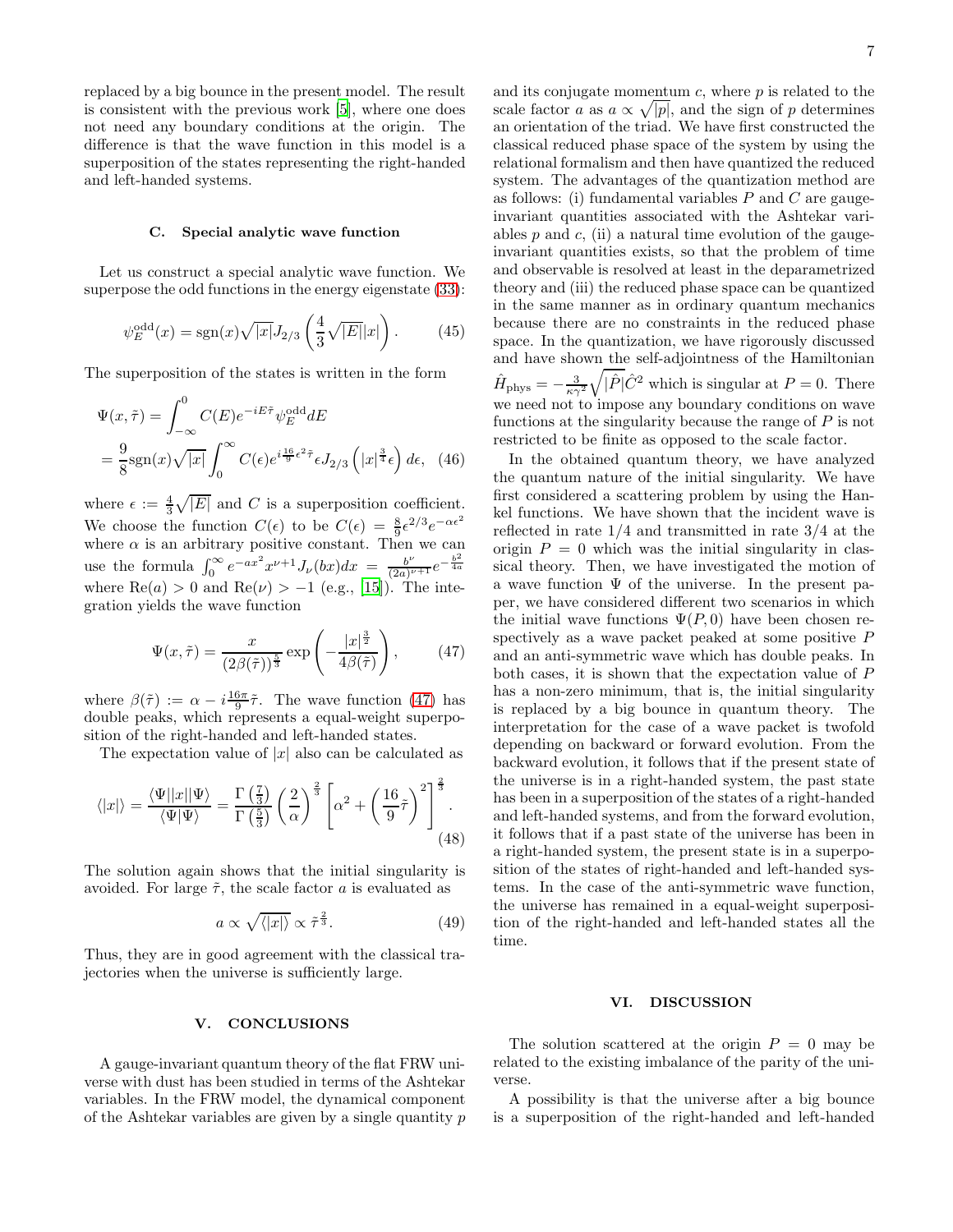states, and one of them is chosen by destruction of the superposition. If one takes into account the degrees of freedom of local gravitational field and other fields, the superposition may be considered as a quantum cat state. The state is vulnerable to gobservation", or other small perturbations, which breaks symmetry of parity.

Another possibility is that the scattering solutions presented in this paper correspond to local phenomena in the universe, namely, collapses and formation of black holes. For example, if one considers situation of a Oppenheimer-Snyder collapse where the inner spacetime is described by a FRW spacetime, one expects that inside the black hole there is a "big bounce" beyond which there is a universe of the opposite parity. Then there may be regions in the universe where there are elementary particles with opposite parity from those that we presently know.

# ACKNOWLEDGEMENTS

We would like to thank Professor Seiji Sakoda for fruitful discussions on singular Hamiltonians. One of the authors (FA) is grateful to Mr. Ryosuke Yoshii for useful discussions and comments. This work was supported in part by Global COE Program "High-Level Global Cooperation for Leading-Edge Platform on Access Spaces  $(C12)$ ".

# <span id="page-7-7"></span>Appendix A: Self-adjointness of  $\hat{H}_{\text{phys}}$

Let us show that  $\hat{H}_{\text{phys}} = \sqrt{|x|} \frac{d^2}{dx^2}$  is self-adjoint in the Hilbert space  $\mathcal{H} = L^2(\mathbb{R}, |x|^{-\frac{1}{2}}dx)$  where the inner product is given by  $(\Phi, \Psi) := \int_{\mathbb{R}} dx \overline{\Phi} \Psi / \sqrt{|x|}$ . Difference from the case of standard quantum mechanical Hamiltonian  $H = -\frac{d^2}{dx^2} + V(x)$  on  $L^2(\mathbb{R})$  with well-behaved  $V(x)$ (e.g. [\[16\]](#page-8-5)) is that we need some care on the point  $x = 0$ . However, it turns out to cause no harm.

We define the domain of  $\hat{H}_{\text{phys}}$  by

$$
D(\hat{H}_{\text{phys}}) = \{ \Psi \in \mathcal{H} | \Psi \in C^{1}(\mathbb{R}), \Psi' \text{ is locally} \}
$$
  
absolutely continuous,  $\hat{H}_{\text{phys}} \Psi \in \mathcal{H} \},$   
(A1)

where a prime denotes the derivative, and the second differentiation in  $\hat{H}_{\text{phys}}$  is in the sense of local absolute continuity (any absolute continuous function is an integral of some  $L^1$  function).

Symmetricity of  $\hat{H}_{\text{phys}}$  is simple. One can easily show by partial integration that  $\hat{H}_{\text{phys}}$  is Hermitian, i.e.,  $(\Phi, \hat{H}_{\text{phys}}\Psi) = (\hat{H}_{\text{phys}}\Phi, \Psi)$ , for  $\Psi, \Phi \in D(\hat{H}_{\text{phys}})$ . Then  $\hat{H}_{\text{phys}}$  is symmetric because  $D(\hat{H}_{\text{phys}})$  is dense in  $H$ .

Let us find the expression and the domain of  $\hat{H}^\dagger_{\text{phys}}$ . Let A be the restriction of  $\hat{H}_{\text{phys}}$  on  $D(A) := \{ \Psi \in \mathcal{H} | \Psi \in \mathcal{H} \}$  $C_0^{\infty}(\mathbb{R})$ , where  $C_0^{\infty}(\mathbb{R})$  is the set of smooth functions on  $\mathbb{R}$  with compact support. For  $\Psi \in D(A)$  and  $\Phi \in D(A^{\dagger}),$ we have

<span id="page-7-8"></span>
$$
\int \frac{dx}{\sqrt{|x|}} \left(\overline{A^{\dagger} \Phi}\right) \Psi = (A^{\dagger} \Phi, \Psi) = (\phi, A\psi) = \int dx \overline{\Phi} \Psi''.
$$
\n(A2)

Eq. [\(A2\)](#page-7-8) implies that the weak second derivative  $D^2\Phi$  of  $\Phi$  is given by  $D^2 \Phi = A^{\dagger} \Phi / \sqrt{|x|}$ . Since  $A^{\dagger} \Phi \in \mathcal{H}$  and  $f \in \mathcal{H}$ H implies  $f/|x|^{1/4} \in L^2(\mathbb{R}, dx)$ , we have  $D^2\Phi = g/|x|^{1/4}$ with  $g \in L^2(\mathbb{R}, dx)$ .

We can show that  $D^2\Psi$  is locally  $L^{\alpha}(\mathbb{R}, dx)$  with  $1 <$  $\alpha$  < 4/3. By Hölder's inequality, we have, for norms on any compact set K,  $||g/|x|^{1/4}||$ α  $\alpha^{\alpha} = \left\| (g/|x|^{1/4})^{\alpha} \right\|_1 \leq$  $||g^{\alpha}||_{2/\alpha}|||x|^{-\alpha/4}||_{q} = ||g||_{2}^{\alpha}|||x|^{-q\alpha/4}||_{1}^{1/q}$  where  $q =$  $2/(2-\alpha)$ . Since  $q\alpha/4 < 1$ ,  $|||x|^{-q\alpha/4}||_1$  hence  $||g/|x|^{1/4}||_{\alpha}$  is finite. Thus  $D^2\Psi$  is locally  $L^{\alpha}(\mathbb{R}, dx)$ . Therefore  $\Phi$  is locally  $W^{2,\alpha}(\mathbb{R},dx)$ .

By Sobolev's embedding theorem, this implies  $\Phi$  is in  $C^{1,2-1/\alpha}(\mathbb{R})$ . In particular,  $\Phi$  is in  $C^1(\mathbb{R})$ , i.e.,  $\Phi$  is differentiable everywhere and has a continuous derivative  $\Phi'$ . This  $\Phi'$  must be locally  $W^{1,\alpha}(\mathbb{R},dx)$  because  $\Phi$ was locally  $W^{2,\alpha}(\mathbb{R},dx)$ . Since  $\alpha > 1$ ,  $\Phi'$  is also locally  $W^{1,1}(\mathbb{R}, dx)$ , namely,  $\Phi'$  is locally absolutely continuous. Thus any  $\Phi \in D(A)$  is differentiable and has a locally absolutely continuous Φ′ .

It follows that any  $\Phi \in D(\hat{H}^{\dagger}_{\text{phys}})$  has a locally absolutely continuous derivative  $\Phi'$ , for we have  $D(A^{\dagger}) \supset$  $D(\hat{H}^{\dagger}_{\text{phys}})$  from  $D(A) \subset D(\hat{H}_{\text{phys}})$ . Therefore  $\hat{H}^{\dagger}_{\text{phys}}$  applies as  $\hat{H}^{\dagger}_{\text{phys}}\Phi = \sqrt{x}|\Phi''|$ , where the second differentiation is in the sense of local absolute continuity. We also have  $D(\hat{H}^{\dagger}_{\text{phys}}) = D(\hat{H}_{\text{phys}})$  because A is Hermitian on  $D(\hat{H}_{\rm phys}).$ 

<span id="page-7-9"></span>As a result,  $\hat{H}_{\text{phys}}$  is self-adjoint on its domain [\(A1\)](#page-7-9).

- <span id="page-7-0"></span>[1] P. G. Bergmann, Rev. Mod. Phys. 33 510 (1961).
- <span id="page-7-1"></span>[2] C. Rovelli, Class. Quant. Grav. 8, 1895 (1991),
- C. Rovelli, Phys. Rev. D 65, 124013 (2002).
- [3] T. Thiemann, Modern Canonical Quantum General Relativity, (Cambridge University Press, Cambridge, 2007).
- <span id="page-7-2"></span>[4] For a comprehensive review on the problem of time, see e.g. C. J. Isham, [arXiv:gr-qc/9210011.](http://arxiv.org/abs/gr-qc/9210011)
- <span id="page-7-3"></span>[5] F. Amemiya and T. Koike, Phys. Rev. D 80, 103507

(2009).

- <span id="page-7-4"></span>[6] J. D. Brown and K. V. Kuchař, Phys. Rev. D 51, 5600 (1995).
- <span id="page-7-5"></span>[7] B. Dittrich, Gen. Rel. Grav. 39, 1891 (2007).
- [8] T. Thiemann, Class. Quant. Grav. 23, 1163 (2006).
- <span id="page-7-6"></span>[9] P. A. M. Dirac, Lectures on Quantum Mechanics, Belfer Graduate School of Science (Yeshiva University Press, New York, 1964).